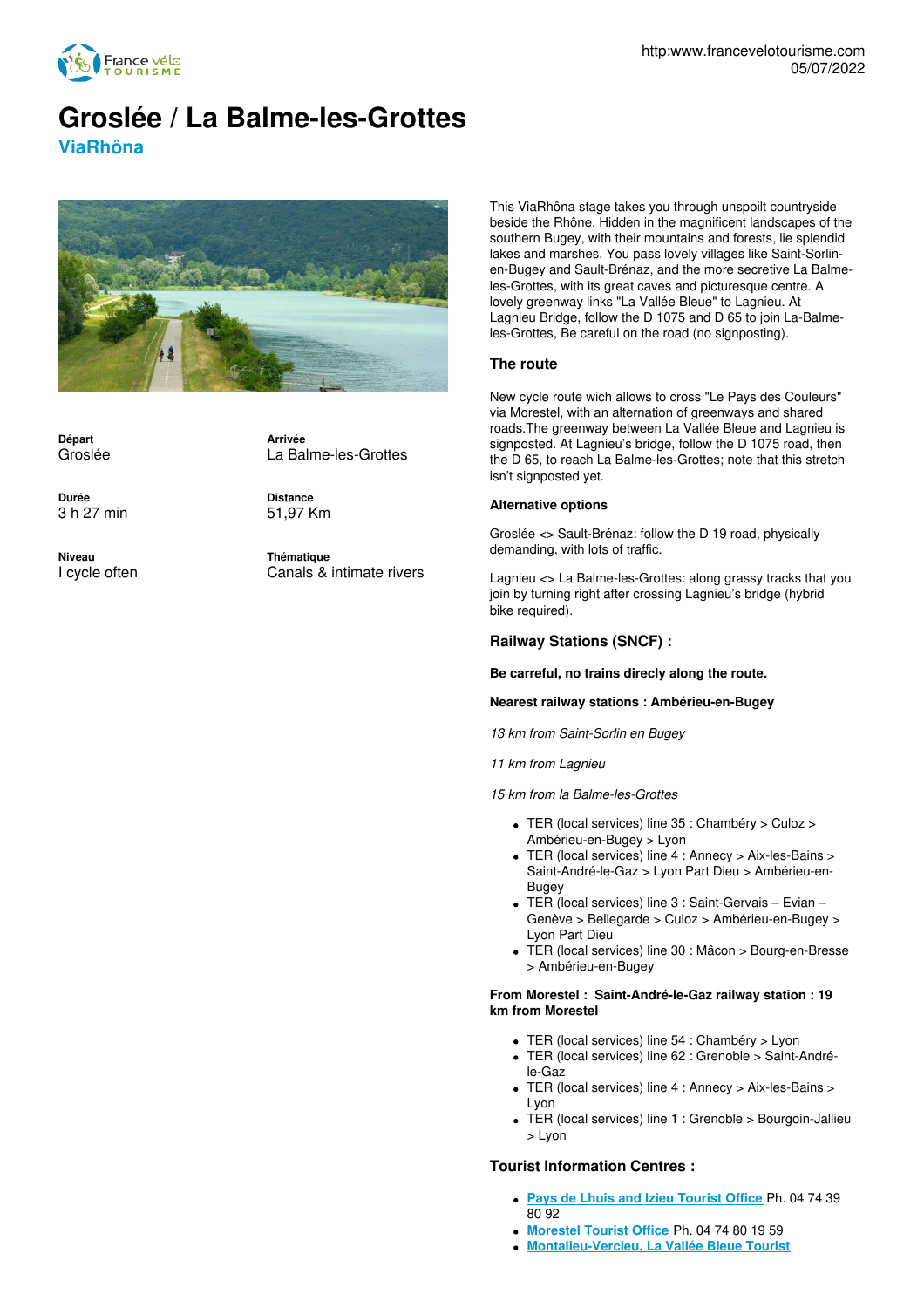## **Don't miss :**

**Saint-Sorlin-en-Bugey**: a medieval village with castle

**Morestel:** a well-flowered historic town that has traditionally attracted painters. It's a lively place, with numerous historic buildings, shops and exhibitions.

**Grottes de la Balme:** these conceal stalagmites and stalgatites as well as natural bassins of water. A Balcons du Rhône heritage site.

**La Vallée Bleue:** a big outdoor sports and recreation centre at Montalieu Vercieu

**Briord**: with a Roman aqueduct

Serrières-de-Briord: for Le Point-Vert outdoor sports and recreation centre

**Markets :**

**Sault-Brénaz** : Thursday morning

**Morestel** : Sunday morning